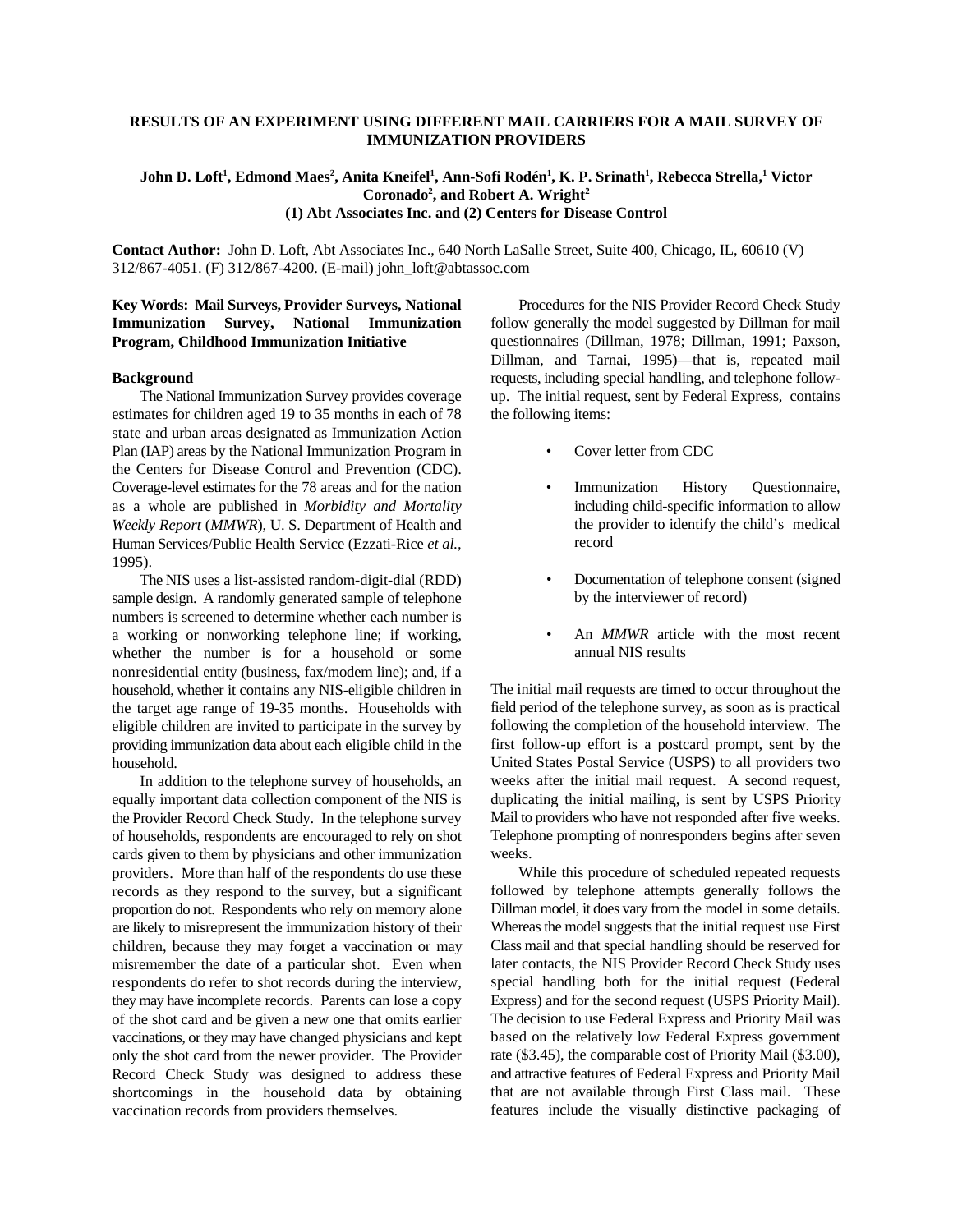Federal Express and Priority Mail, which makes the piece stand out in the flow of business mail received by immunization providers. In addition, Federal Express offers signed receipts, tracking of each piece mailed, return of undelivered mail, and forwarding of mail with an incorrect initial address. Federal Express promises nextday delivery and Priority Mail offers delivery within two days. These features are not offered reliably by First Class mail.

Other carrier services, including United Parcel Service (UPS) and other services offered by the USPS, have been investigated. None offered guaranteed delivery within a day or two at the relatively low rates of Federal Express government rate and USPS Priority Mail.

Despite the apparent advantage of guaranteed delivery and other features of special handling, the cost-effectiveness of Federal Express and Priority Mail has been questioned. Reactions of providers toward these services is also an issue. A small number of providers, unaware of the low Federal Express government rate, have complained about the cost to CDC of using this carrier.

#### **Experiment Design**

For these reasons, an experiment was designed to assess the relative benefits of First Class, Priority Mail, and Federal Express as carrier options for the initial and second request. In addition, the experiment assessed the impact of using a relatively less expensive carrier for the initial request and reserving the more expensive carrier for the second request.

The experimental design is summarized in Table 1. The top row of the table outlines current procedures. The second row represents the experimental procedure, in which the initial request uses First Class and the second request uses Federal Express. The second experimental condition (in the third row of the table) is similar but uses Priority Mail as the carrier for the second request. In the third experimental condition (fourth row), both the initial and second request rely on First Class mail. This is the least expensive approach of the four, and assessment of its relative effectiveness is an important objective of the experiment. The second column of the table displays the number of child/provider pairs assigned to each of these conditions.

The experiment was completed for the first quarter of 1997 (Q1/97). A total of 9,066 requests (one request for each child/provider pair) were mailed to providers distributed across the control and experimental categories as shown in Table 1. Because providers can be named by several respondents in the telephone survey, a single provider may receive requests for more than one NIS child. To minimize the number of times providers are contacted, several requests are included in one envelope whenever possible. When consolidating requests in this manner was not possible, care was taken to assure that all requests to a single provider used the same experimental condition. Aside from this constraint, requests were randomly assigned to the experimental conditions.

Outcome measures of the experiment were the percentage of nonresponding providers requiring prompts by mail and by telephone, the final provider participation rates for the three methods, and the average costs per responding provider.

#### **Results**

Table 2 displays provider participation rates. A provider is counted as participating if any information has been received from the provider about the child. By this definition, a provider response indicating no records for the specified child is counted the same as a response with immunization data. The category of "participation following the initial mail request" indicates that no additional contact with the provider beyond the original request was necessary. Participation following the second mailing indicates that the provider was contacted twice in writing but was not contacted by telephone. The final participation rate indicates participation after the completion of all attempts (including telephone prompting) to contact a provider. These categories are cumulative rather than mutually exclusive.

The differences in participation rates at the first stage are statistically significant at the 1% level. This can also be seen from the nonoverlapping confidence intervals. The same is true of the participation rates at the second stage. However, the final participation rates are essentially equal. A chi-squared test of the equality of the four percentages showed that the differences are not statistically significant.<br>In fact, the computed value of  $\chi^2 = 1.61$  has a probability of more than 50% under the assumption that the population participation rates under the four methods are equal. The confidence intervals shown in the last column overlap each other.

Table 3 displays these results in a slightly different way by comparing the proportion of child/provider pairs that required mail and telephone follow-up (the complement of the participation rates presented in the third and fifth columns of Table 2), the final participation rate, and the cost for each response (that is, the cost for each return). The costs include the carrier charges for pieces of mail and the direct cost of interviewer labor for telephone follow-up (that is, costs excluding administrative costs, overhead including long-distance telephone service, and fees).

# *Level and Timing of Provider Response*

#### *Second Request*

Second requests were mailed to all providers that had not responded by the fifth week following the mailing of the initial request. Table 3 shows that the percentage of second requests is much higher for each of the experimental conditions compared with the current procedure. The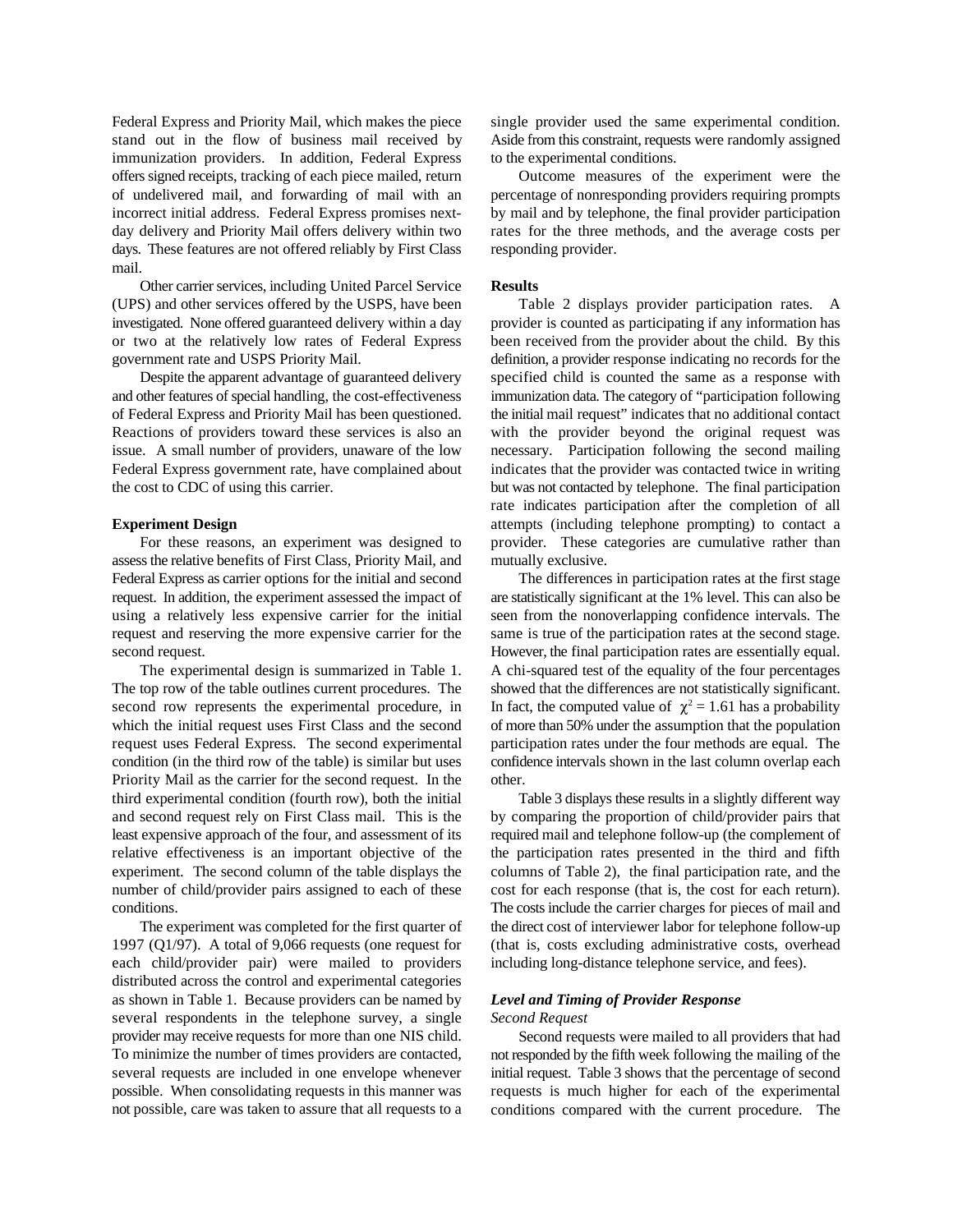differences between the current procedure and each of the experimental conditions are each statistically significant at the .05 level (9.3 percentage points for First Class/Federal Express, 4.6 percentage points for First Class/Priority Mail, and 5.4 percentage points for First Class/First Class).

#### *Telephone Prompting*

Telephone prompting calls were initiated in the seventh week following the initial mailing. Similar to the result for second requests, compared with the current procedure, a higher percentage of initial requests in the experimental conditions required telephone prompting. The differences between the current procedure and each of the experimental conditions are each statistically significant at the .05 level (6.2 percentage points for First Class/Federal Express, 8.8 percentage points for First Class/Priority Mail, and 9.5 percentage points for First Class/First Class).

#### *Final Participation Rates*

Following the telephone prompting calls, providers are given another week or two to reply (a total of between eight and nine weeks from the initial mailing) before being classified as nonresponding. Despite statistically significant differences in the proportion of cases requiring mail and telephone prompting, the final participation rates (provider responses for a child divided by the number of child/provider pairs) are not significantly different between the current procedure and each of the experimental conditions. Notably, using first class mail for mailing both the initial and second request—the least expensive approach—yields a final participation rate that is nearly equivalent to the participation rate using the current procedure.

### *Timing of Provider Responses*

The additional costs of special handling (Federal Express and Priority Mail) might be worthwhile if the data collection period could be shortened. However, Figure 1 suggests that this is not the case. This figure displays the cumulative participation rates for each week following the initial mailing. It shows that the current procedure did yield higher rates initially; however, the gap begins to close at week 4 and by the end of the field period participation rates are virtually identical. The higher rates were not sustained and eight weeks were necessary to attain high levels of participation for each set of procedures.

The increase from a range around 80% to a range around 95% occurs following the initiation of telephone prompting, suggesting that these calls are effective in encouraging providers to participate in the study.

#### *Costs*

The final column of Table 3 presents the average cost for a provider's participation for each type of carrier. This cost was calculated by first deriving the total variable costs for each category of the experimental design (essentially, shipping cost for each carrier and the costs of telephone prompting calls), and then dividing by the number of responses yielded in each condition. (Fixed costs, such as management time or training time, were not included in this calculation, as these costs would be the same for each of the experimental conditions.) The unit cost of returns from the initial mailing is much smaller for the experimental condition using USPS First Class for both the initial request and reminder request.

In Table 4, projected marginal costs for completing a full quarter of data collection under the different carrier conditions are displayed for a hypothetical sample of 9,066 provider requests. These hypothetical costs were calculated using each carrier's charge for sending each piece of mail, the unit costs of telephone prompting, and the proportions of initial requests requiring each level of prompting from Table 2. This table clearly shows the cost advantage (over \$26,000) of using First Class postage for both the initial and reminder request, despite the higher proportion of follow-up cases required by this method.

Figure 2 displays these hypothetical costs for the initial mailing, second request, and telephone prompting calls for each combination of carriers in the experiment. This figure dramatically demonstrates that the projected costs for the initial mailing alone, using current procedures, exceed the total projected costs of each of the other experimental procedures. Tables 3 and 4 and Figure 2 demonstrate that using a less expensive carrier for the initial mailing would result in cost savings that more than pay for increases in the proportion of cases requiring second requests and telephone prompting calls.

#### **Conclusion and Recommendations**

This experiment demonstrates a clear cost advantage to changing carriers from the current procedure of using Federal Express for the initial request and Priority Mail for the second request to using First Class postage for both requests. The change will result in savings on the order of \$26,000 in direct charges per quarter without lowering the final provider participation rate in the Provider Record Check Study.

The outcome of this experiment was somewhat unexpected and it may be interesting to speculate about possible explanations. The initial justification for using special handling services was that the request for immunization records would thereby stand out in the normal flow of business mail received by medical offices and other immunization providers and receive special attention. It is possible that the proliferation of services such as Federal Express and Priority Mail is such that these are no longer unusual and attention-getting.

Another plausible explanation is that requests for medical records, and immunization records in particular, are routinely handled in medical offices and that calling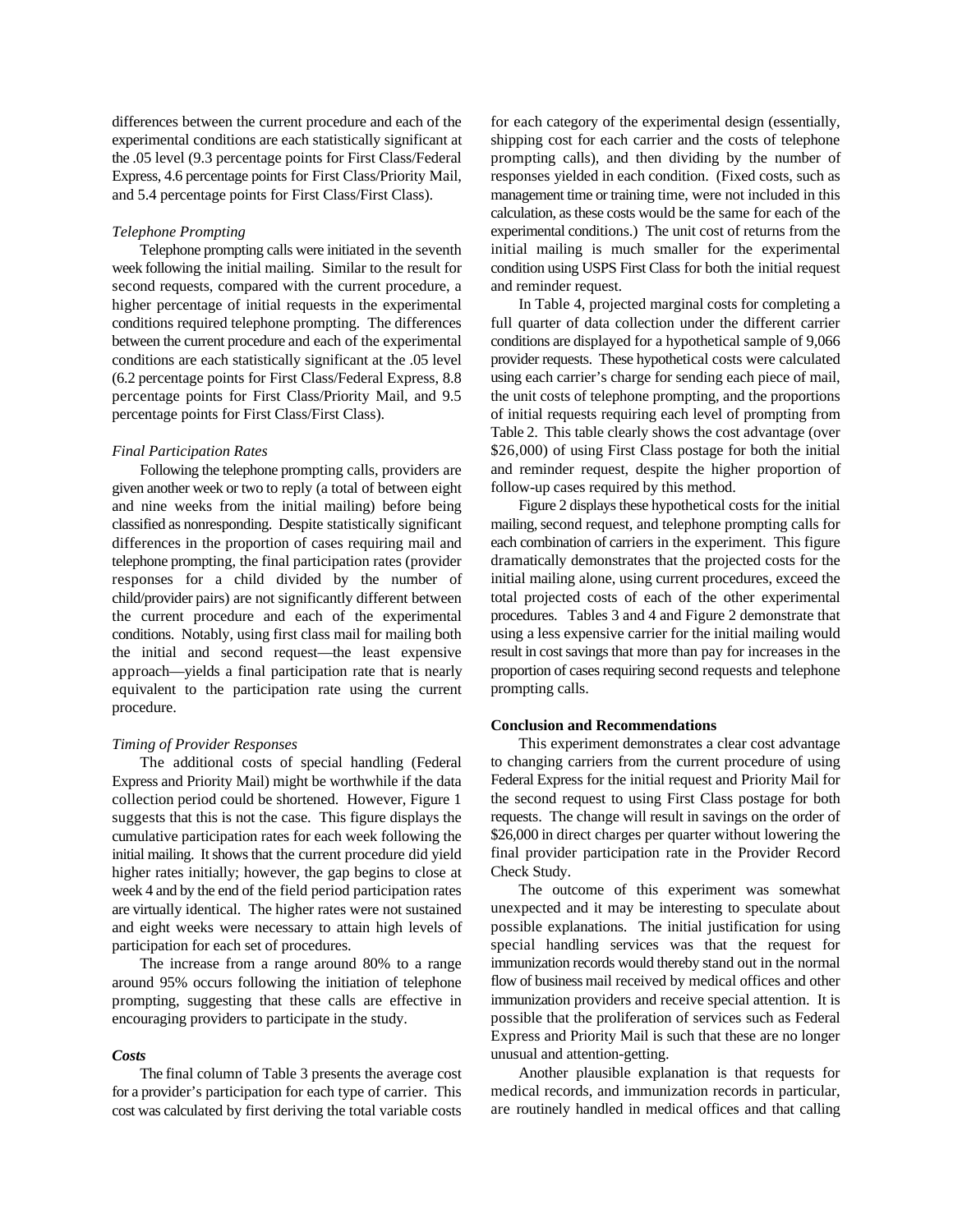attention to the request may disrupt a routine response. In other words, to the extent that special handling does command attention, it may be counter-productive by causing the request to be reviewed rather than processed in a routine manner.

As a result of this experiment, a recommendation was proposed and accepted to revise the mail procedures for the NIS Provider Record Check Study so that First Class postage is used for both the initial and second request. Participation rates will continue to be monitored to confirm that this will have no effect on the final participation rate in the physician survey. In addition, the proportion of cases requiring follow-up efforts (second requests and telephone prompting calls) will be monitored to assure that the new procedure continues to be cost-effective. Changes in the costs of postage and/or telephone service or large increases in the number of cases requiring telephone prompting could affect the threshold at which the cost savings are realized by using First Class mail.

#### **References**

Ezzati-Rice, T.M., Zell, E.R., Battaglia, M.P., Ching, P.L.Y.H., and Wright, R.A. (1995), "The Design of the National Immunization Survey." *1995 Proceedings of the Section on Survey Research Methods.* Alexandria, VA: American Statistical Association, pp. 668-672.

Dillman, D. A., (1978), *Mail and Telephone Surveys: The Total Design Method*. New York: Wiley.

Dillman, D. A., (1991), "The Design and Administration of Mail Surveys," *Annual Review of Sociology*, 17, pp. 225 249.

Paxson, M. C., Dillman, D. A., and Tarnai, J., (1995), "Improving Response to Business Mail Surveys," pp. 303 316 in Cox *et al.* (eds.) *Business Survey Methods*. New York: Wiley.

| Table 1<br><b>Design of the Carrier Experiment</b> |                                             |                           |                           |  |  |  |  |  |
|----------------------------------------------------|---------------------------------------------|---------------------------|---------------------------|--|--|--|--|--|
| Procedure                                          | Number of<br>Child/Provider<br><b>Pairs</b> | <b>Initial</b><br>Request | Second<br><b>Request</b>  |  |  |  |  |  |
| Current<br>Procedure                               | 5,152                                       | Federal<br><b>Express</b> | Priority Mail             |  |  |  |  |  |
| Condition 1                                        | 1,308                                       | <b>First Class</b>        | Federal<br><b>Express</b> |  |  |  |  |  |
| Condition 2                                        | 1,303                                       | <b>First Class</b>        | Priority Mail             |  |  |  |  |  |
| Condition 3                                        | 1,303                                       | <b>First Class</b>        | <b>First Class</b>        |  |  |  |  |  |
| TOTAL.                                             | 9,066                                       |                           |                           |  |  |  |  |  |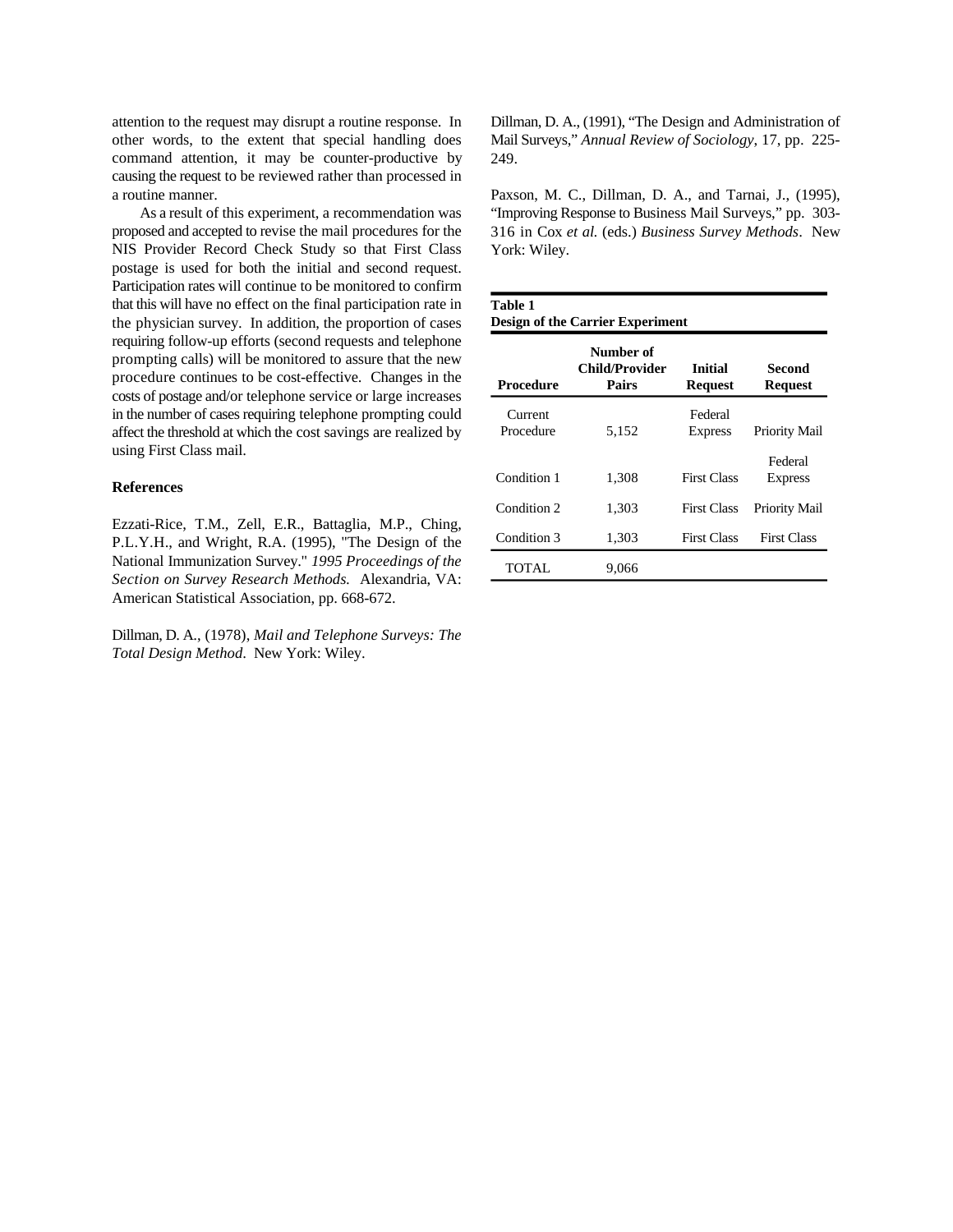|                        | Number of<br><b>Child/Provider</b><br>Pairs |               | <b>Participation Following</b><br><b>Initial Mail Request</b> | Participation<br><b>Following Second</b><br><b>Mail Request</b> |                       | <b>Final Participation</b><br>Rate |                       |
|------------------------|---------------------------------------------|---------------|---------------------------------------------------------------|-----------------------------------------------------------------|-----------------------|------------------------------------|-----------------------|
| Procedure              |                                             | $\frac{0}{0}$ | $(95\% \text{ C.I.})$                                         | $\frac{6}{6}$                                                   | $(95\% \text{ C.I.})$ | $\frac{0}{0}$                      | $(95\% \text{ C.I.})$ |
| Federal Express/       |                                             |               |                                                               |                                                                 |                       |                                    |                       |
| Priority Mail          | 5,152                                       | 69.5          | $(68.2 - 70.7)$                                               | 77.9                                                            | $(76.8 - 79.0)$       | 95.8                               | $(95.3 - 96.4)$       |
| First Class/           |                                             |               |                                                               |                                                                 |                       |                                    |                       |
| <b>Federal Express</b> | 1,308                                       | 60.1          | $(57.5 - 62.8)$                                               | 71.7                                                            | $(69.2 - 74.1)$       | 96.1                               | $(95.1 - 97.1)$       |
| First Class/           |                                             |               |                                                               |                                                                 |                       |                                    |                       |
| Priority Mail          | 1,303                                       | 64.8          | $(62.2 - 67.4)$                                               | 69.0                                                            | $(66.6 - 71.6)$       | 96.3                               | $(95.4 - 97.4)$       |
| First Class/           |                                             |               |                                                               |                                                                 |                       |                                    |                       |
| <b>First Class</b>     | 1,303                                       | 64.1          | $(61.4 - 66.7)$                                               | 68.3                                                            | $(65.8 - 70.9)$       | 95.4                               | $(94.3-96.6)$         |
| Total                  | 9,066                                       | 66.7          |                                                               | 74.4                                                            |                       | 95.8                               |                       |

# **Table 2**

**Table 3** 

|  |  |  | Proportion of Initial Requests Requiring Follow-up, Final Participation rates and Costs per Response |  |  |
|--|--|--|------------------------------------------------------------------------------------------------------|--|--|
|  |  |  |                                                                                                      |  |  |

|                                        | Number of<br><b>Initial Requests</b><br>(Child/Provider<br>Pairs) | <b>Cases Requiring</b><br>2nd Mail<br><b>Request</b> |               |             | <b>Cases Requiring</b><br><b>Telephone</b><br>Prompting<br><b>Final Responses</b> |             |               | Cost per<br><b>Response</b> |
|----------------------------------------|-------------------------------------------------------------------|------------------------------------------------------|---------------|-------------|-----------------------------------------------------------------------------------|-------------|---------------|-----------------------------|
| Procedure                              | $(100\%)$                                                         | $\mathbf n$                                          | $\frac{6}{9}$ | $\mathbf n$ | $\%$                                                                              | $\mathbf n$ | $\frac{6}{6}$ |                             |
| Federal Express/<br>Priority Mail      | 5,152                                                             | 1,572                                                | 30.5          | 1,137       | 22.1                                                                              | 4,937       | 95.3          | \$5.41                      |
| First Class/<br><b>Federal Express</b> | 1,308                                                             | 521                                                  | 39.8          | 370         | 28.3                                                                              | 1,257       | 95.9          | \$3.34                      |
| First Class/<br>Priority Mail          | 1,303                                                             | 458                                                  | 35.1          | 403         | 30.9                                                                              | 1,256       | 96.0          | \$3.10                      |
| First Class/<br><b>First Class</b>     | 1,303                                                             | 468                                                  | 35.9          | 412         | 31.6                                                                              | 1,244       | 95.1          | \$2.35                      |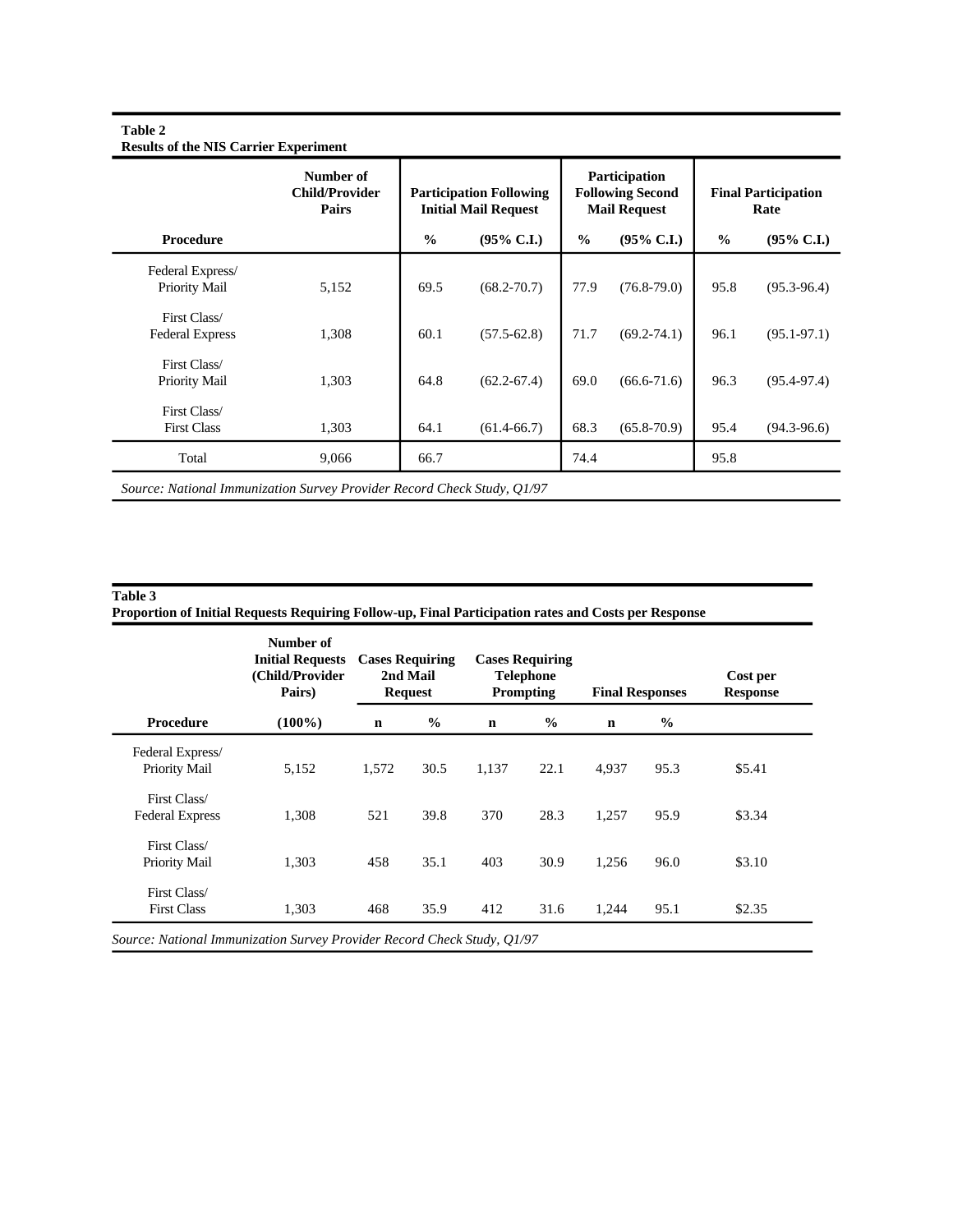| Table 4                                                                             |  |
|-------------------------------------------------------------------------------------|--|
| <b>Projected Costs for Hypothetical Sample of Requests Using Different Carriers</b> |  |

| <b>Carrier for Initial</b><br>and Reminder<br><b>Requests</b> | Number of<br><b>Initial</b><br><b>Requests</b> | <b>Unit Cost of</b><br><b>Initial Request</b> | Number of<br><b>Reminder</b><br><b>Requests</b> | <b>Unit Cost of</b><br><b>Reminder</b><br>Request | Number of<br><b>Telephone</b><br><b>Prompts</b> | <b>Unit Cost of</b><br><b>Telephone</b><br><b>Prompts</b> | <b>Total</b><br>Projected<br>Costs |
|---------------------------------------------------------------|------------------------------------------------|-----------------------------------------------|-------------------------------------------------|---------------------------------------------------|-------------------------------------------------|-----------------------------------------------------------|------------------------------------|
| Federal Express/<br>Priority Mail                             | 9.066                                          | \$3.45                                        | 2.766                                           | \$3.00                                            | 2,001                                           | \$3.73                                                    | \$47,039                           |
| First Class/Federal<br><b>Express</b>                         | 9.066                                          | \$0.78                                        | 3,611                                           | \$3.45                                            | 2,565                                           | \$3.73                                                    | \$29,1095                          |
| <b>First Class/Priority</b><br>Mail                           | 9.066                                          | \$0.78                                        | 3.187                                           | \$3.00                                            | 2.804                                           | \$3.73                                                    | \$28,524                           |
| First Class/First<br><b>Class</b>                             | 9.066                                          | \$0.78                                        | 3.256                                           | \$0.78                                            | 2,867                                           | \$3.73                                                    | \$20,304                           |

## **Figure 1 Response to Requests by Carrier**

National Immunization Survey Provider Record Check Study, Q1/97